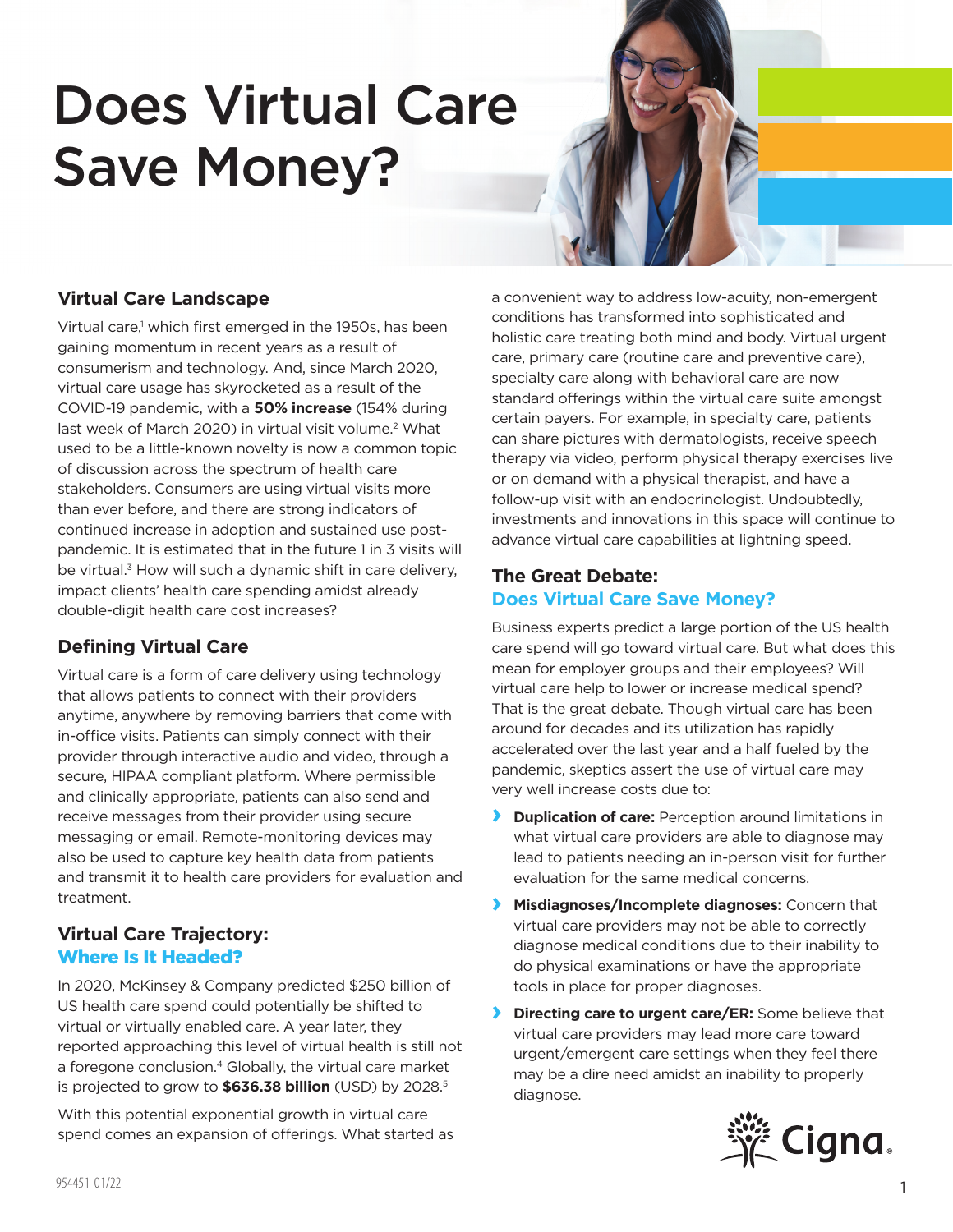

## **The Answer Is YES: Virtual Care Does Save Money**

Virtual care has come a long way and has proven it can be an effective way for health care to be delivered in a cost-efficient manner without sacrificing quality of care.

Aside from the convenience and expanded provider access that it offers, virtual care has shown that it can help to drive down health care costs. In various analytic studies looking at MDLIVE® utilization across Cigna's customers, we found the following.



#### **Lower costs than in-person visits:**

The average cost for a low-acuity virtual care visit is \$93 less expensive than an in-person provider visit,<sup>6</sup> \$120 less expensive than a specialist visit<sup>6</sup> and \$141 less expensive than an urgent care facility.7

#### **Expanded entry points into health care system:**

Virtual care has been able to reach unengaged populations who value convenience. For them, getting care via virtual care visits has resulted in timely identification of health care conditions, leading to avoidance of medical surprises/scares in the longer term. Virtual wellness screenings, provided by MDLIVE, showed "more than 75% of Cigna customers who had an MDLIVE virtual wellness screening in 2020 did not have a PCP – and two-thirds identified a health condition as a result of the virtual screening."8



#### **Improved health care outcomes:**

In a recent actuarial study looking at MDLIVE's urgent care services, it was found:

- Visits initiated by MDLIVE reduced the need for lab work, leading to an average savings of \$118 per episode of care for urgent care episodes.9
- MDLIVE visits were highly efficient, resulting in 16% less duplication of care in urgent care visits when compared to other virtual PCPs and specialists.<sup>9</sup>
- In low-acuity episodes, MDLIVE visits generated 11% fewer-than-expected followup visits for the same conditions than brick-and-mortar providers.<sup>9</sup>

## **Effective care connectivity into highperforming providers:**

Building on the patient/provider trusted relationship, virtual care providers are instrumental in directing patients to the right level of care at the right location and at the right time within an integrated health care ecosystem. In fact, MDLIVE has demonstrated they were able to direct care away from unnecessary emergency room (ER) and urgent care utilization, with 19% fewer visits than brick and mortar providers.<sup>9</sup>